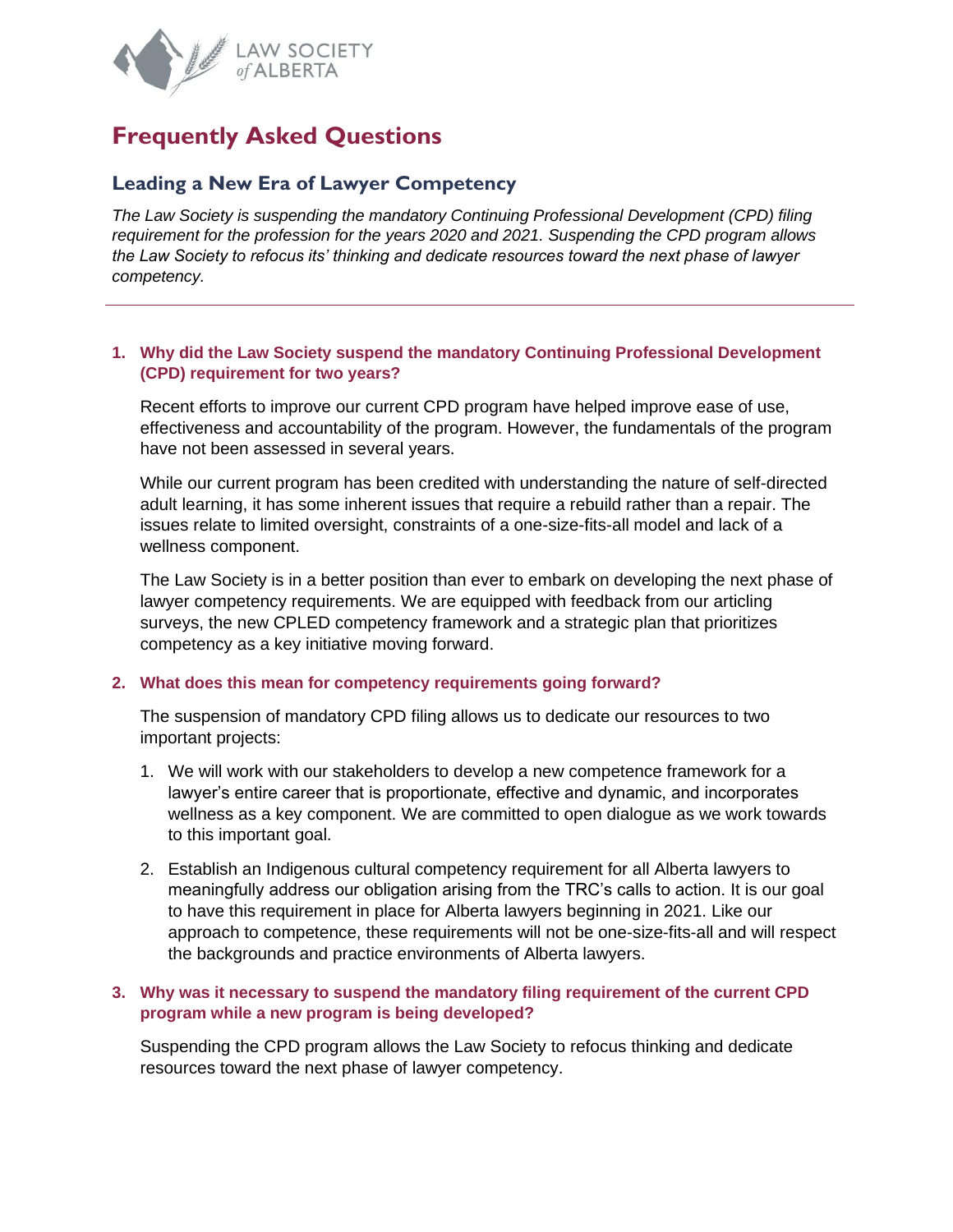

Instead of looking at ways to improve our current professional development program; we want to start fresh. A modern and dynamic competence framework may look entirely different from what is in place today and we don't want to be limited by our current program.

# **4. Do I still have to file my CPD plan?**

We strongly encourage you to develop a CPD plan for 2020 and 2021. Taking the time out to schedule professional development activities benefits both you as a lawyer, your law firm or organization and your clients.

All Alberta lawyers must remain committed to professional development activities that are ofinterest or where there may be room for growth. The Law Society Code of Conduct, Chapter 3, imposes an ethical responsibility on lawyers to be competent in all legal services undertaken on a client's behalf. It remains the responsibility of every Alberta lawyer to maintain their own competence and self-assess areas for improvement.

The CPD planning tool through the Lawyer Portal continues to be available to track and declare professional development activities.

# **5. Can you provide more details on the Indigenous cultural competency requirement?**

Our Indigenous Initiatives Liaison, Indigenous Advisory Committee and Lawyer Competence Committee will work with Law Society staff and other stakeholders to create cultural competence programming on Indigenous issues. This requirement supports the Law Society's commitment to the Truth and Reconciliation Commission's Calls to Action and assists the profession in better serving Albertans.

# **6. How can I provide feedback on a future lawyer competency program?**

Our 2020 – 2024 Strategic Plan highlights competence & wellness as one of four strategic goals. Through development of a new competency framework, the Law Society will promote high standards of competence and wellness. We want to:

- be sure that competency requirements are relevant and proportionate to the stage and setting of lawyers careers;
- broaden the concept of competency to extend into non-traditional areas such as technology and general cultural competence; and
- reduce stigma related to mental and physical health issues by creating a supportive environment for lawyers to ask for help or resources.

In addition to the feedback collected through our articling survey report, there will be further engagement opportunities extended to the public, profession and other stakeholders. Ongoing engagement will inform future decisions about the new competency framework and programming.

#### **7. Why is an ongoing competency requirement necessary for Alberta lawyers?**

Learning doesn't stop once law school ends. Like other professions, lawyers must stay up to speed with technology, issues and consumer needs.